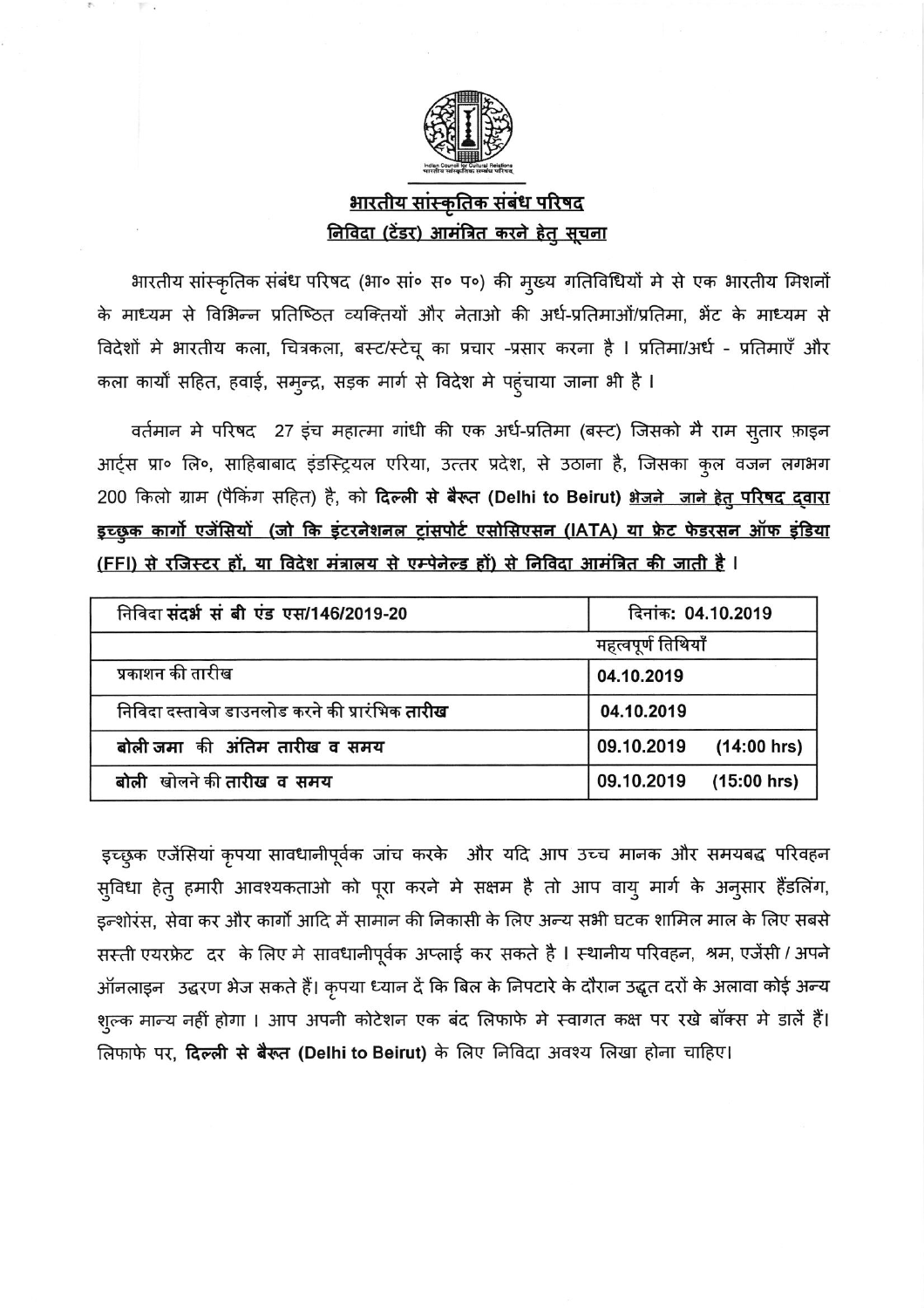# निम्नलिखित महत्वपूर्ण सूचना / स्पोर्टिंग डोकुमेंट

- (क) स्टेचू/बस्ट के पहुचने का समय
- (ख) वायु मार्ग विवरण सहित
- (ग) कोटेशन में सभी कर सम्मिलित होने चाहिए ।
- (घ) बोलीदाता के पास जी एस टी /पेन (GST/PAN No.) होना अनिवार्य है ।
- (ङ) बोलीदाता/एजेंसी का IATA या FFI registration होना अनिवार्य है (सेर्टिफिकेट स्लंगन करें)
- **(च)** वायु व समुन्द्र मार्ग से समान विदेशों भेजने का कम से कम 3 वर्ष का अनुभव होना चाहिए
- (छ) बोली रेट सभी कर सहित होने चाहिए, फार्मेट के अनुसार :-

| क्र∘ सं∘ | विवरण                                   | वायु मार्ग |
|----------|-----------------------------------------|------------|
|          | रूट (मार्ग)                             |            |
| .2       | , डेलीवेरी (जॉब तिथि से गंतव्य तक )     |            |
| .3       | , रेट ( प्रति किलोग्राम सभी शुल्क सहित) |            |
| .4       | कुल लागत ( तसभी शुल्क सहि)              |            |

निविदा/उद्धरण पर केवल तभी विचार किए जाएंगे जब उपरोक्त बिंदुओं का पालन किया जाता है।

भा० सां० स० प० कोई भी कारण बताए बिना किसी भी या सभी कोटेशन को अस्वीकार करने का अधिकार सुरक्षित रखता है। सामान कार्य देने (जॉब अवार्ड) की तारीख से 10 दिनों के भीतर गंतव्य तक पहुंचना चाहिए।

 $474$ 

(संजय वेदी )

वरिष्ठ कार्यक्रम निदेशक (B&S)